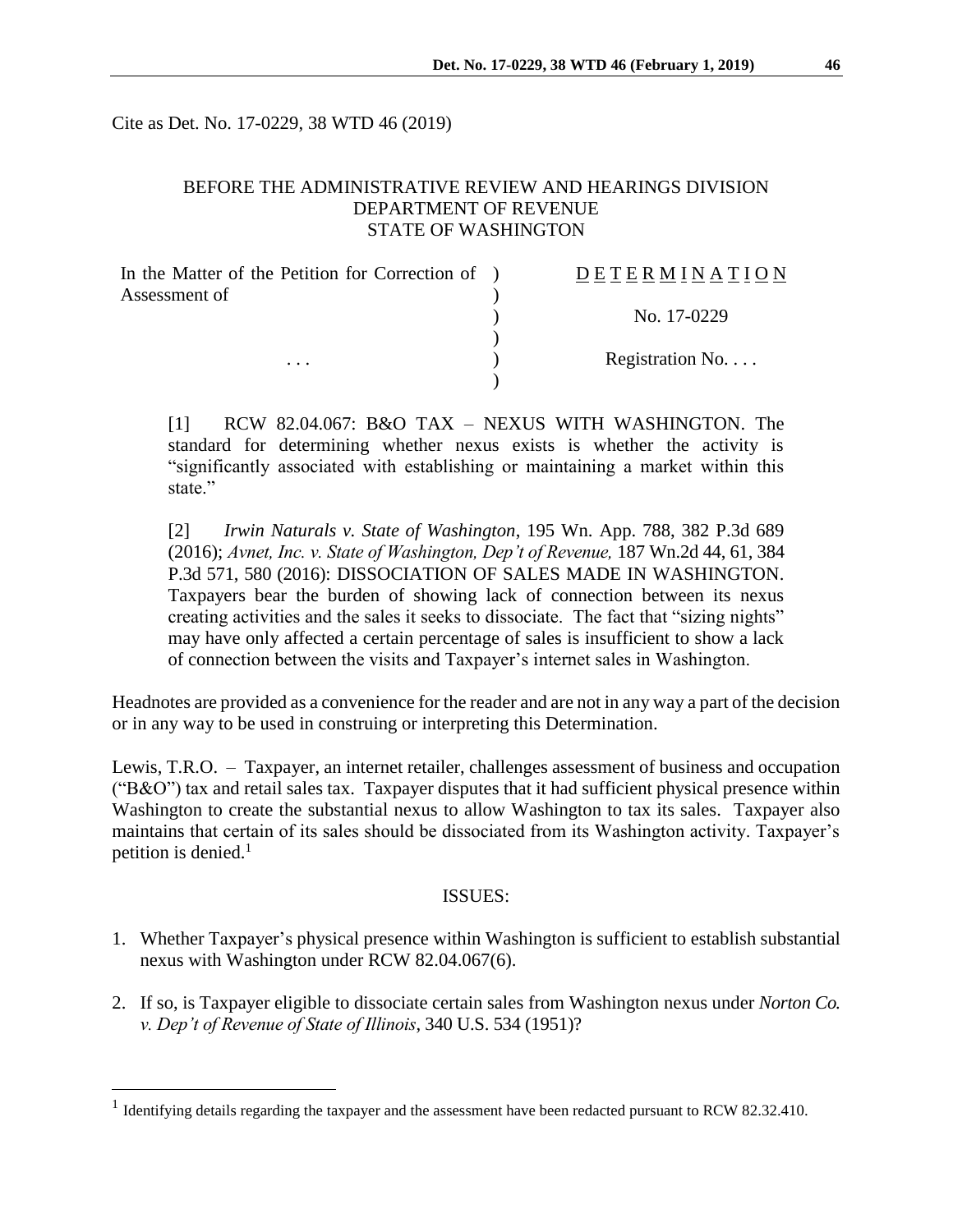### FINDINGS OF FACT:

Taxpayer is a foreign corporation with its principal place of business located outside Washington. Taxpayer sells sports apparel, equipment, and accessories to consumers through two websites. Taxpayer has no employees or property within Washington. Taxpayer ships all orders from locations outside Washington to customers by common carrier.

During the period examined by the Department of Revenue (Department), a nonresident representative visited Washington two or three times per year for "sizing nights."<sup>2</sup> The representative did not take orders, solicit business, or make sales at these events. The sizing nights allowed members of local sports clubs or teams that had decided to use Taxpayer as their uniform supplier to determine their correct uniform size. Depending on the situation, either the team members would be purchasing the uniforms from Taxpayer or the team would purchase the uniforms from Taxpayer. In either case, when Taxpayer's representative visits the team for sizing night a decision has already been made to purchase the uniforms from Taxpayer. In either case, the uniforms are purchased from Taxpayer through its website.

During June 2015, the Department's Compliance Division ("Compliance") initiated a tax discovery investigation of Taxpayer's business operation. Taxpayer's Chief Financial Officer ("CFO") completed and returned the Washington Business Activity Questionnaire ("WBAQ"). The completed WBAQ disclosed that Taxpayer sold . . . products into Washington.

The WBAQ disclosed that a nonresident representative began visiting Washington in May 2010. The representative visited Washington three times per year for a period of three days per visit. While in Washington, the nonresident representative assisted customers with the correct sizing of their order. The goods were shipped to the customer by common carrier.

Based on the information Taxpayer provided, the Compliance Division ("Compliance") issued two audit reports, which included the period when Taxpayer had a physical presence within Washington. One audit report included the period May 1, 2010, through December 31, 2010. The other audit report included the period January 1, 2011, through December 31, 2015. On August 12, 2016, the Department issued two assessments totaling  $\$\dots$ <sup>3</sup> Taxpayer disagreed with the assessment. On September 15, 2016, Taxpayer filed a petition requesting correction of the assessment. Taxpayer's petition maintained that: 1) Taxpayer did not have substantial nexus with Washington; and 2) Taxpayer was not required to pay tax on sales that were not associated with the representative's in-state activity.

<sup>2</sup> For some years at issue, Taxpayer's representative was a nonresident employee. For other years, Taxpayer's representative was an independent contractor.

<sup>&</sup>lt;sup>3</sup> The May 1, 2010, through December 31, 2010, audit resulted in a \$ . . . assessment consisting of \$ . . . in tax, \$ . . . in interest, a  $\frac{1}{2}$ ... late-payment penalty, a  $\frac{1}{2}$ ... assessment penalty, and a  $\frac{1}{2}$ ... unregistered business penalty. The January 1, 2011, through December 31, 2015, audit resulted in a  $\frac{1}{2}$ ... assessment consisting of  $\frac{1}{2}$ ... in tax,  $\frac{1}{2}$ ... in interest, a \$ . . . late-payment penalty, a \$ . . . assessment penalty, and a \$ . . . unregistered business penalty.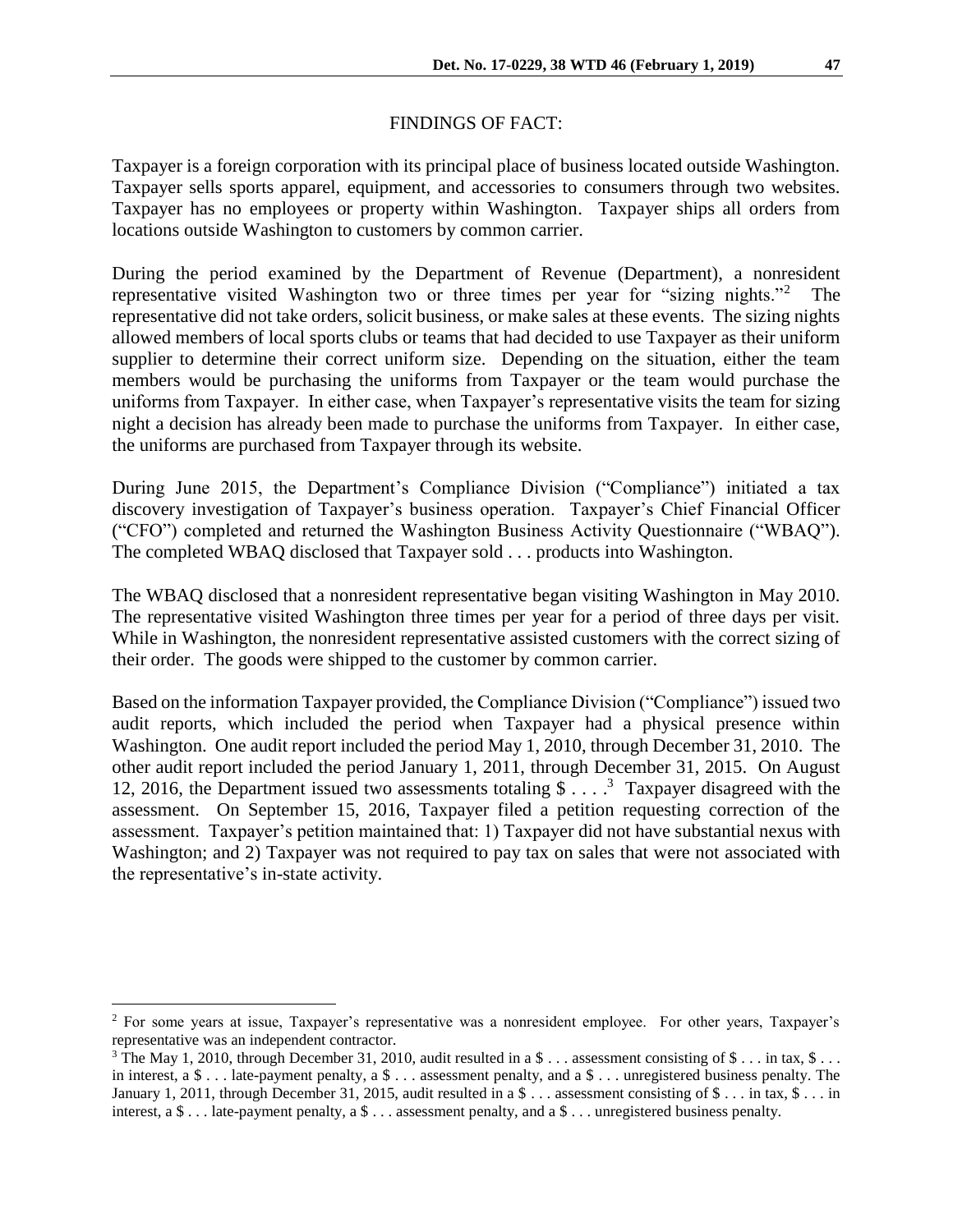#### ANALYSIS:

Washington imposes a B&O tax on "every person that has a substantial nexus with this state . . . for the act or privilege of engaging in business activities" in this state. RCW 82.04.220. The tax is measured by applying particular rates against the value of the products, gross proceeds of sale, or gross income of the business as the case may be. RCW 82.04.220. RCW 82.04.250 imposes the retailing B&O tax on entities making sales at retail. In addition, persons making sales at retail must collect and remit retail sales tax. RCW 82.08.020, RCW 82.08.050.

WAC 458-20-193 ("Rule 193") sets forth administrative guidance regarding the application of the B&O tax and retail sales tax to interstate sales. [I]n order to impose these taxes, Rule 193 [explains] that a seller [must] have nexus with Washington and the sale [must] occur in Washington. Rule 193 deems a person to have "nexus" with Washington if the person has a physical presence in Washington, which need only be demonstrably more than the slightest presence. "A person is physically present in this state if . . . [t]he person, either directly or through an agent or other representative, engages in activities in this state that are significantly associated with the person's ability to establish or maintain a market for its products in Washington[.]" Rule  $193(102)(a)^4$ 

Here, Taxpayer did not contest that its customers received its products in Washington. Rather, Taxpayer asserted that the activities of its representatives on "sizing nights" was insufficient to create substantial nexus.

Nexus requirements flow from limits on a state's jurisdiction to tax found in the Due Process and Commerce Clause provisions of the United States Constitution. The limitations imposed by the two clauses are discussed in depth in *Complete Auto Transit, Inc. v. Brady*, 430 U.S. 274, 279 (1977); *Quill Corp. v. North Dakota*, 504 U.S. 298 (1992); and in the Department's determinations. *See*, e.g., Det. No. 01-074, 20 WTD 531 (2001); Det. No. 96-144, 16 WTD 201 (1996). For Commerce Clause purposes, the nexus limitation requires the activity taxed have "substantial nexus" with the taxing state.<sup>5</sup> Nexus can be established by a taxpayer maintaining employees, offices, or other property in this state, regardless of whether the in-state activities of the taxpayer directly relate to the taxed activity. *National Geographic Soc. v. Bd. of Equalization*, 430 U.S. 560 . . . (1977). Nexus may also be established by third parties acting on behalf of the taxpayer

<sup>4</sup> Rule 193 mirrors the statutory substantial nexus standard pertaining to non-apportionable business activities for purposes of the B&O tax. RCW 82.04.067 as in effect during the audit period stated:

<sup>(6) . . .</sup> For purposes of the taxes imposed under this chapter on any activity not included in the definition of apportionable activities in RCW 82.04.460, a person is deemed to have a substantial nexus with this state if the person has a physical presence in this state, which need only be demonstrably more than a slightest presence. . . . A person is also physically present in this state if the person, either directly or through an agent or other representative, engages in activities in this state that are significantly associated with the person's ability to establish or maintain a market for its products in this state.

<sup>&</sup>lt;sup>5</sup> The limitation imposed by the Due Process Clause is satisfied if "a foreign corporation purposefully avails itself of the benefits of an economic market in the forum state." *Quill Corp.*, 504 at 307. In questioning the state's assertion of nexus in this case, Taxpayer does not differentiate between the nexus limitations pertaining to the Due Process Clause as opposed to the Commerce Clause. Taxpayer does not raise any argument or provide any fact that would suggest it quarrels with the conclusion that it "purposefully availed itself of the benefits" of the Washington economic market. Accordingly, we concentrate on the more relevant, stringent limitation imposed by the Commerce Clause.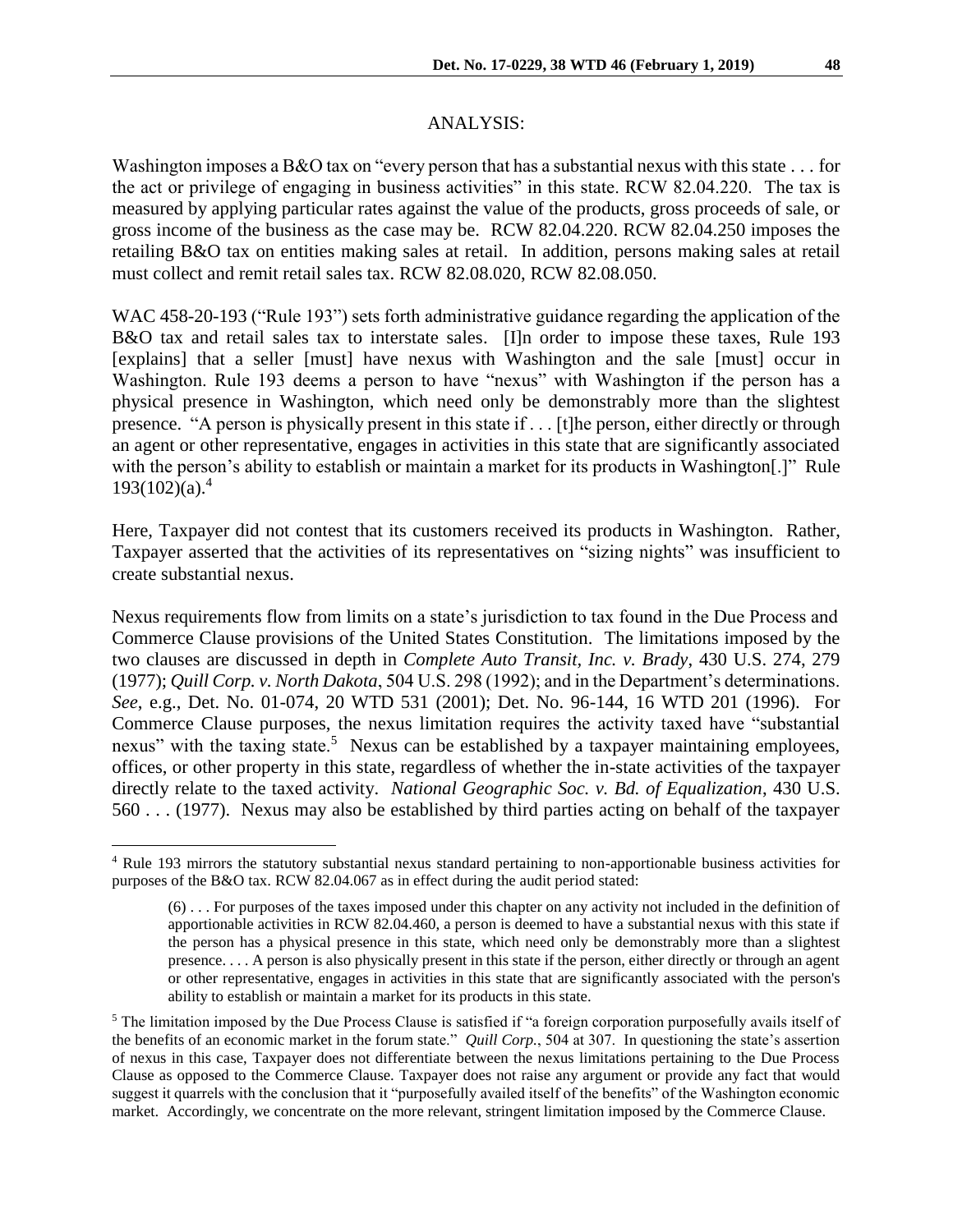where such activities are significantly associated with the seller's ability to establish and maintain a market. *Tyler Pipe Industries, Inc. v. Dep't of Revenue*, 483 U.S. 232, 250 (1987).

The determination of whether in-state activities create nexus looks to the entire collection of a taxpayer's different activities, the totality of which creates substantial nexus. *GMC v. City of Seattle*, 107 Wn. App. 42, 25 P.3d 1022 (2001); *see also General Motors Corp. v Washington*, 377 U.S. 436 (1964), *overruled on other grounds*, *Tyler Pipe*, 483 U.S. at 250 (1987) (holding that it is the bundle of corporate activity that determines whether a taxpayer has nexus with a state); WAC 458-20-193. Thus, establishing taxing nexus requires consideration of the entire bundle of a taxpayer's in-state activities.

As stated, the standard for determining whether nexus exists is not whether the in-state activity directly solicits a sale, but . . . whether this activity is "significantly associated with establishing or maintaining a market within this state." Rule 193(102) (d). *Standard Pressed Steel Co. v. Dep't of Revenue*, 419 U.S. 560 (1975); *National Geographic Soc.*, 430 U.S. 551; Det. No. 15-0151, 35 WTD 182 (2016). In *Standard Pressed Steel*, taxable nexus was established through the presence of a resident employee engineer who was not involved in sales but only consulted with the customer regarding the customer's product needs. 419 U.S. at 560. Similarly, the Department has held infrequent visits to Washington customers by nonresident employees constituted sufficient nexus to allow the taxation of sales, even though the employees were not salespersons. Det. No. 88-368, 6 WTD 417 (1988). Where employees provided advice to customers regarding the safe handling of a product, such activity was also found to be important in maintaining sales into the state. Det. No. 91-213*,* 11 WTD 239 (1991).

The Washington Supreme Court has found that Commerce Clause requirements were satisfied by "the presence of activities within the state." *Lamtec Corp. v. Dep't of Revenue*, 170 Wn.2d 838, 850-51, 246 P.3d 788 (2011). 6 In *Lamtec,* a New Jersey corporation ("Lamtec") that manufactures insulation and vapor barriers challenged Washington's assertion of substantial nexus in its case. Lamtec had no offices or agents permanently in Washington State. Lamtec sold its products to wholesale customers in the state who placed orders over the telephone. About two to three times a year, three Lamtec sale employees visited major customers in Washington. During the visits, the employees did not solicit sales directly, but they answered customer questions and provided information about Lamtec products. The court held that these facts were sufficient to withstand Lamtec's Commerce Clause challenge. In doing so, the court noted that "[t]he contacts by Lamtec's sales representative were designed to maintain its relationship with its customers and to maintain its market within Washington state. Nor were the activities slight or incidental to some other purpose or activity." *Id.* at 851.

The court's holding in *Lamtec* [supports] the position taken by the Department in published determinations. *See, e.g.,* Det No. 15-0151, 35 WTD 182 (2016) (out-of-state manufacturer and retailer of party supplies, and fire awareness and education products had substantial nexus with Washington based on regular visits to Washington by independent sales representative to sell products to commercial accounts) and Det. No. 15-0099, 34 WTD 505 (2015) (out-of-state seller of garden supplies had substantial nexus with Washington based on infrequent visits by nonresident employee to maintain customer goodwill).

<sup>6</sup> *Lamtec* involved a challenge to the imposition of the B&O tax. The retail sales tax was not at issue.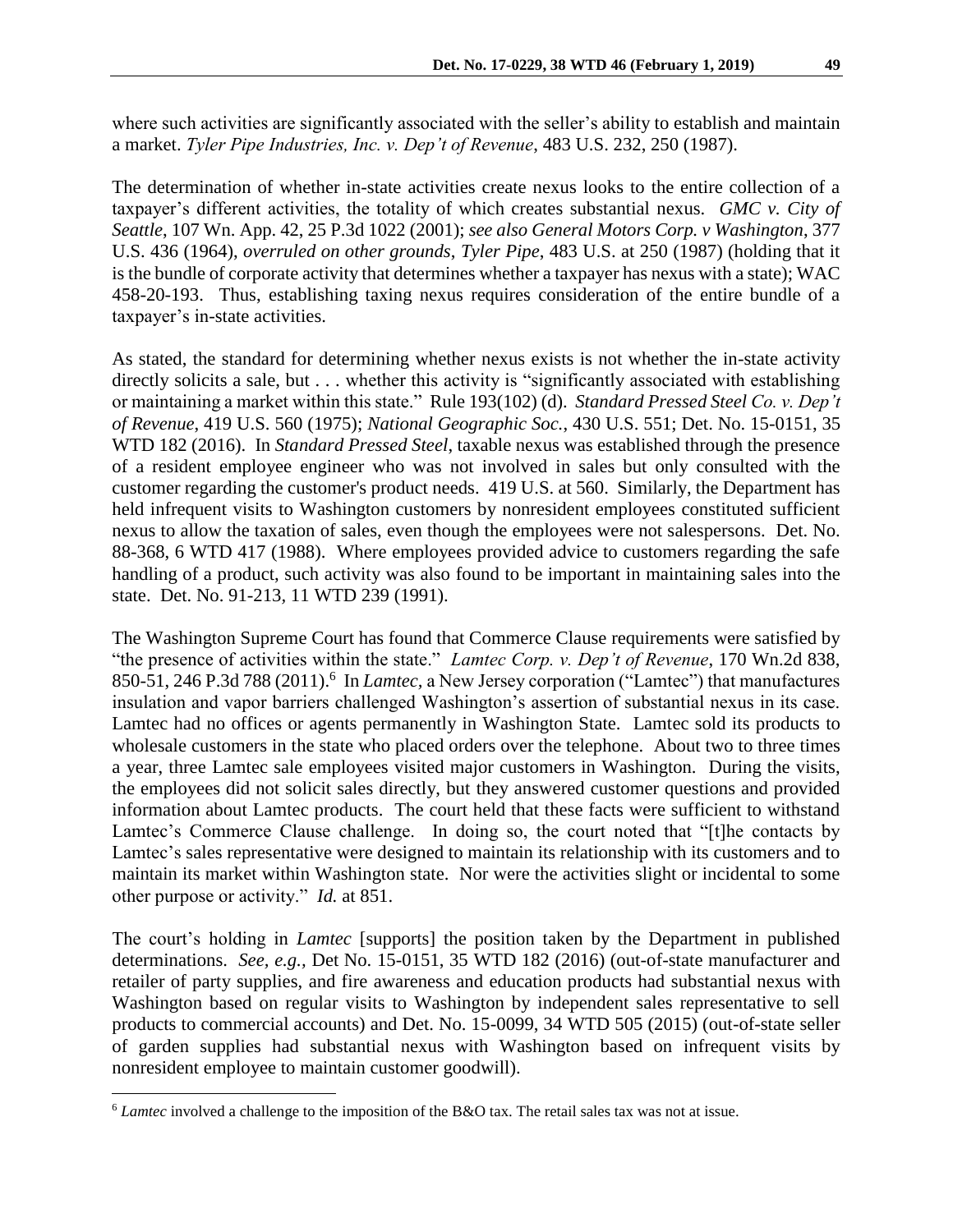Here, Taxpayer argues that the visits to Washington by its representative were insufficient to create nexus with the state. Taxpayer bases this argument on the fact that the employee did not take orders or make sales but only helped to determine the correct size of the uniforms. We reject this argument. The representative's activity was of value to Taxpayer and its customers. The "sizing nights" contributed to Taxpayer's ability to maintain a market for its products in this state. This activity is sufficient to create nexus based on the standard established by *Lamtec* and recognized in applicable Department determinations. Accordingly, we conclude that the representative's activity was sufficient to establish taxing nexus in Washington.

Taxpayer also argues that not all sales should be taxed. Taxpayer essentially asked the Department to "dissociate" the sales related to "sizing nights" from its other retail sales.

In general, nexus for one sale is nexus for all sales. Det. No. 04-0208, 24 WTD 217 (2004), *citing,* Det. No. 94-209, 15 WTD 96 (1994). The Division I Court of Appeals, recently addressed the concept of dissociation in *Irwin Naturals v. State of Washington*, 195 Wn. App. 788, 382 P.3d 689 (2016). In *Irwin*, an out-of-state corporation in the business of developing, marketing, and selling retail and wholesale nutritional products contended that the Commerce Clause prohibited Washington from imposing retail sales tax and B&O tax on its retail sales because the target of its in-state activities was the wholesale market. The Court rejected the taxpayer's attempt to dissociate its retail sales from its wholesale sales for purposes of a nexus determination. The Court held that "[f]or purposes of a sales tax, a substantial nexus exists if the corporation has a presence in the taxing state" and for purposes "of a B&O tax, a substantial nexus exists if the corporation's instate activity aids in establishing or maintaining a market within the taxing state." *Id.* at 795.<sup>7</sup> The Court concluded that Irwin's in-state wholesale activity satisfied these requirements for purposes of imposing tax on its retail sales. [*Irwin* is controlling here.]

We note that the taxpayer bears the burden of showing a lack of connection between its nexus creating activities and the sales it seeks to dissociate. *Avnet, Inc. v. State of Washington, Dep't of Revenue,* 187 Wn.2d 44, 61, 384 P.3d 571, 580 (2016) (citing *Norton Co. v. Dep't of Revenue of State of Illinois*, 340 U.S. 534, 537 (1951)). Here, Taxpayer's representatives traveled to Washington to assist customers with the correct selection of clothing. This activity created nexus with the state of Washington. The fact that "sizing nights' may have only affected a certain percentage of sales is insufficient to show a lack of connection between the visits and Taxpayer's internet sales in Washington. Accordingly, we are unable to conclude that the activity of Taxpayer's representative during "sizing nights" was not significantly associated with its ability to establish and maintain a market for its products in this state. As such, we sustain the assessment.

<sup>7</sup> In *Irwin*, the Court devoted significant analysis to differentiating between substantial nexus jurisprudence in the area of a sales or use tax as opposed to a B&O tax. In regards to the former, the Court noted the preference established by *Quill* for a bright-line "physical presence" test, which has survived despite "the trend of eschewing formalistic, inflexible rules [.]" *Irwin*, 382 P.3d at 795 (citing *Quill*, 504 U.S. at 314). In this case, Taxpayer established a physical presence in the state through its independent wholesales representative.